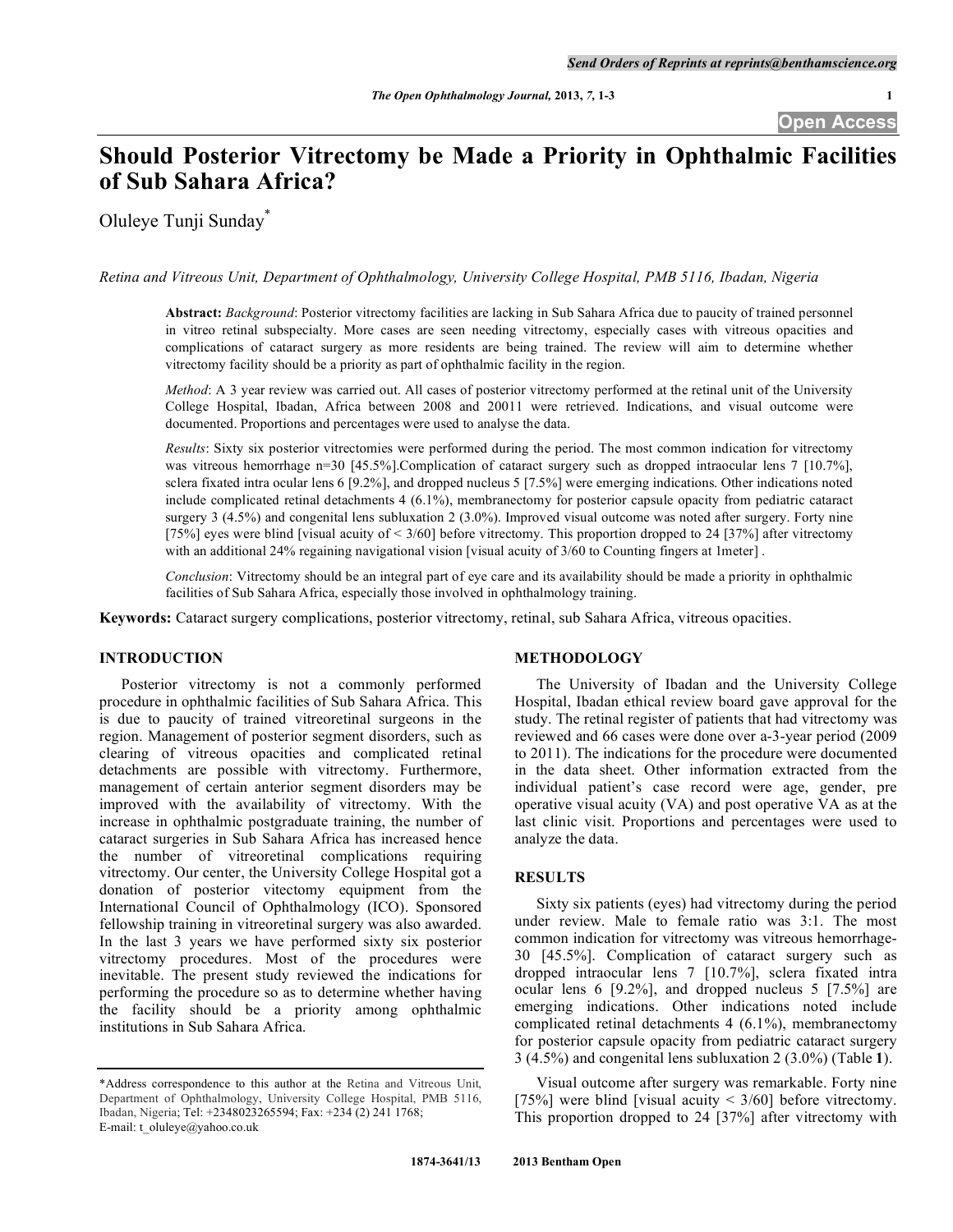#### **Table 1. Indications for Posterior vitrectomy in Ibadan, Sub Sahara Africa**

| Indication                                                                                                               |                | Percentages |
|--------------------------------------------------------------------------------------------------------------------------|----------------|-------------|
| <b>Vitreous Hemorrhage</b>                                                                                               | 30             | 45.5        |
| Break through hemorrhage form Age related maculopathy and Idiopathic polypoidal vasculopathy<br>$\overline{\phantom{a}}$ | [10]           |             |
| Sickle cell retinopathy<br>$\overline{\phantom{a}}$                                                                      | [6]            |             |
| Ruptured arterial macroaneurism                                                                                          | $[3]$          |             |
| Others (PDR, BRVO, Trauma)                                                                                               | [11]           |             |
| <b>Dropped Intraocular lens</b>                                                                                          | $\tau$         | 10.7        |
| Scleral fixated IOL implantation                                                                                         | 6              | 9.2         |
| <b>Dropped Nucleus</b>                                                                                                   | 5              | 7.5         |
| <b>Complicated retinal detachment</b>                                                                                    | $\overline{4}$ | 6.1         |
| <b>Membranectomy for PCO</b>                                                                                             | 3              | 4.5         |
| <b>Traumatic lens subluxation</b>                                                                                        | 3              | 4.5         |
| <b>Congenital lens subluxation</b>                                                                                       |                | 3.0         |
| Others*                                                                                                                  | 6              | 9.0         |
| <b>Total</b>                                                                                                             | 66             | 100.0       |

\*Vitreo macular traction, Endophthalmitis, chronic vitritis, AC IOL + vitreous in AC with cornea decompensation, silicone oil removal, suprachoroidal hemorrhage complicating cataract surgery.

PDR- proliferative diabetic retinopathy; BRVO- branch retinal vein occlusion; PCO- posterior capsule opacity; ACIOL- anterior chamber intraocular lens.

an additional 16 [24%] regaining navigational vision [visual acuity 3/60- Counting fingers at 1 meter]. Only 8 patients [13%] had no navigational vision compared to 32 [48%] pre operatively (Table **2**).

### **DISCUSSION**

 The commonest indication for vitrectomy in Ibadan, Africa was clearing of vitreous opacities, especially vitreous hemorrhage. Breakthrough vitreous hemorrhage from age related macular degeneration or Idiopathic polypoidal choroidal vasculopathy accounted for the majority of cases. Both these conditions are thought to be uncommon in the black population of Sub Sahara Africa [1-5]. Setting up of a vitreo retinal center with sponsored fellowship training in vitreoretinal surgery has improved diagnosis of these conditions in our center. They have recently been reported to be a significant cause of ophthalmic presentation in Nigeria [6]. Sickle cell retinopathy is another common cause of vitreous hemorrhage and an indication for vitrectomy in our center. Further, they have recently been reported to be a significant causes for ophthalmic presentation in Nigeria [6]. Sickle cell disease is a common condition in Sub Sahara Africa [7]. Sickle cell retinopathy is another common cause of vitreous hemorrhage and was an indication for vitrectomy in our center. Hemoglobin SC is a genetic blood disorder in which two different abnormal alleles, one for hemoglobin S and one for hemoglobin C, are inherited. SC retinopathy is common in the western part of Nigeria, where our center is located [8,9]. Other causes of vitreous hemorrhage found included complications of hypertensive eye diseases such as branch retinal vein occlusion and ruptured retinal artery macroaneurysm. Systemic hypertension is on the rise in Nigeria and is now the most frequently diagnosed medical disease in the elderly, young executives and army recruits [10-13]. Proliferative diabetic retinopathy is also a significant cause of vitreous hemorrhage, with diabetic retinopathy an important cause of blindness and low vision in Nigeria [14,15]. Such that, it is likely there will be increasing demand for vitreoretinal surgery in the region.

 Complications of cataract surgery are an emerging indication for vitrectomy. More cataract surgeries are being performed due to increased numbers of post-graduate doctors that are being trained. Lens nucleus drop and intraocular lens drop are important indications for vitrectomy while sclera fixation of intraocular lens for aphakia, pars plana membranectomy for dense posterior capsule opacity and

| Table 2. | <b>Visual Outcome of Vitrectomy</b> |  |
|----------|-------------------------------------|--|
|          |                                     |  |

| <b>Vision category</b>        | <b>Pre Operative Frequency</b> | $\frac{0}{0}$ | <b>Post Operative Frequency</b> | $\frac{0}{0}$ |
|-------------------------------|--------------------------------|---------------|---------------------------------|---------------|
| Normal (VA $\ge$ /= 6/18      | $\theta$                       | $\Omega$      | 24                              | 37            |
| Low vision $VA < 6/18 - 3/60$ | 17                             | 25            | 18                              | 26            |
| Blind VA $<$ 3/60             | 49                             | 75            | 24                              | 37            |
| $3/60$ - CF [1/60]            | $[17]$                         | $[25]$        | $[16]$                          | $[24]$        |
| $HM-LP$                       | $[32]$                         | [48]          | $[7]$                           | [11]          |
| <b>NLP</b>                    | [0]                            | [0]           | $[1]$                           | $[2]$         |
| Total                         | 66                             | 100           | 66                              | 100           |